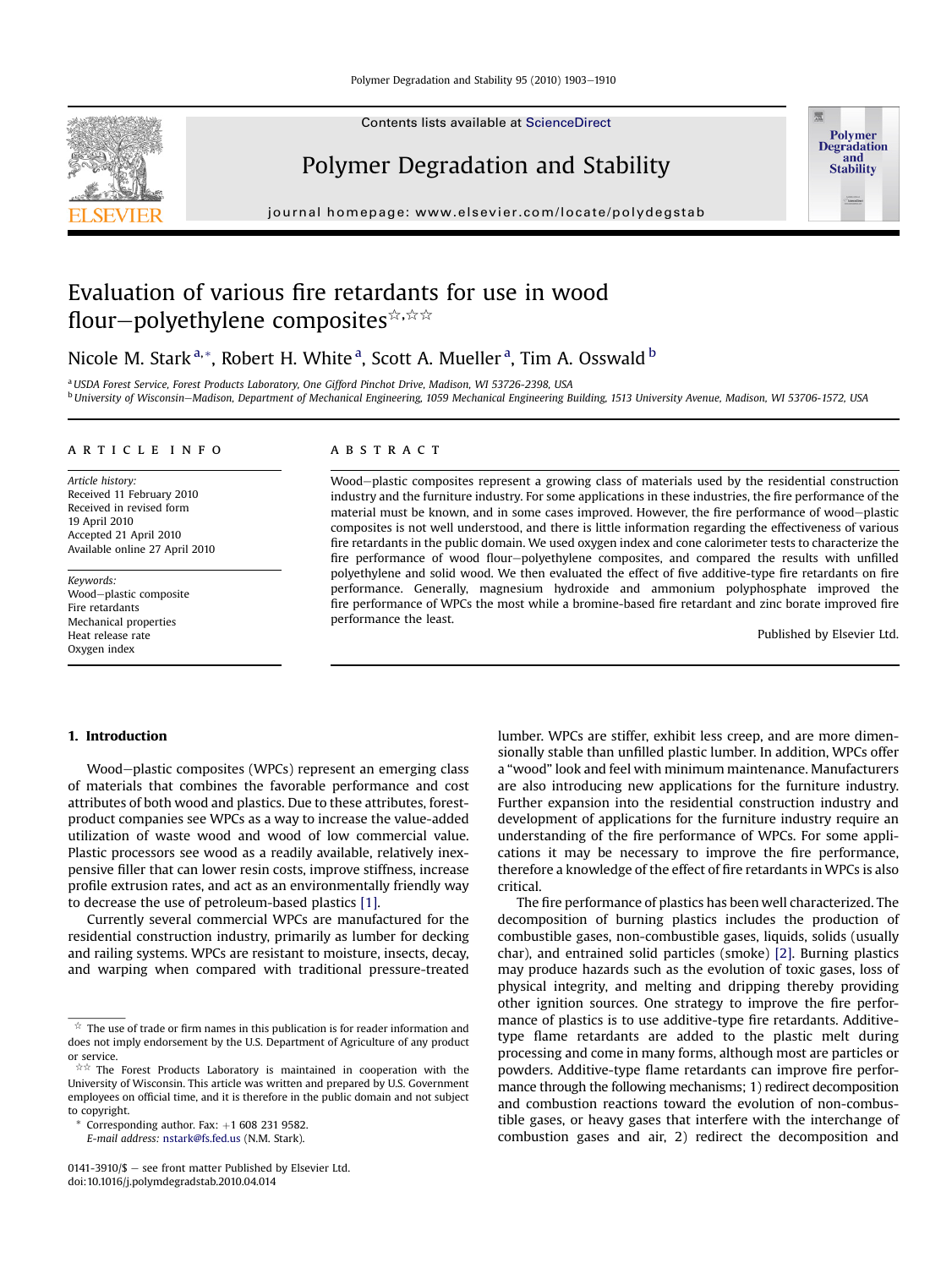combustion reactions toward reducing the heat of combustion, 3) maintain the physical integrity of the material, and 4) increase the specific heat or thermal conductivity [\[2\]](#page-7-0).

# 1.1. Fire retardants

The compounds which have been found to be most effective in producing flame retardance are compounds containing bromine, chlorine, or phosphorous, or two or more of these elements. Other elements which have exhibited some flame retardant effects are antimony, boron, nitrogen, silicon, and zinc. These elements are often used with phosphorous or halogenated compounds.

Halogenated compounds based on chlorine and bromine are effective flame retardants. While there are environmental concerns regarding the use of these materials, bromine-based fire retardants are still widely used in polyolefins. Bromine-based fire retardants act in the condensed phase to redirect or terminate chemical reactions involved in combustion [\[3\].](#page-7-0) Heavy-bromine gases also protect the material from exposure to oxygen and heat [\[2\]](#page-7-0). A common bromine-based flame retardant is decabromodiphenyl oxide. Bromine-based flame retardants are practically always used with an antimony synergist, often antimony trioxide [\[3,4\]](#page-7-0). Antimony compounds alone do very little, but in combination with halogens form antimony trihalides. Antimony trihalides both scavenge free radicals and increase char formation [\[4\].](#page-7-0)

Metal hydroxides are another common flame retardant. Metal hydroxides are typically aluminum-based or magnesium-based. Magnesium-based compounds are more suitable for polyolefins than aluminum-based compounds [\[4\]](#page-7-0). Both aluminum and magnesium are more effective as hydrated compounds. Decomposition of both aluminum hydroxide and magnesium hydroxide produces water vapor, which dilutes combustible gases. The heat required for dehydration also contributes to the fire retardant capabilities [\[2\]](#page-7-0). High loading levels of metal hydroxides increase the overall heat capacity of the material. Metal hydroxides perform as smoke reducers through the adsorption of carbon materials.

Boron-based flame retardants are generally char producers. The presence of boron can redirect decomposition to increase the production of carbon rather than carbon monoxide or carbon dioxide. By creating a surface layer of char, boron helps block oxygen from the surface and slows the escape of gases [\[2\].](#page-7-0) Boron can additionally work along with zinc in zinc borate compounds to reduce smoke production. Similar to metal hydroxides, most zinc borate compounds are used as hydrates. However, water removed from zinc borate during combustion does not change the chemical makeup of the compound [\[4\].](#page-7-0) The heat required for dehydration also contributes to fire retardant capability [\[4\]](#page-7-0).

Phosphorous compounds redirect decomposition reactions in favor of reactions yielding carbon over carbon monoxide or carbon dioxide. The result is formation of a protective surface layer of char which inhibits access to oxygen [\[5\]](#page-7-0). It has been found that phosphorous does not increase char in polyolefins unless there is another char forming additive present, typically a nitrogen containing compounds [\[4\].](#page-7-0) Melamine is sometimes compounded with phosphates to achieve a phosphorous-nitrogen synergism. Melamine assists flame retardance in several ways while decomposing. It creates endothermic reactions and scavenges free radicals. Decomposition produces nitrogen and ammonia, which dilutes fuel gases. Melamine aids in char formation. Ammonium polyphosphate is another compound that takes advantage of the phosphorous-nitrogen synergism. Ammonium polyphosphate is known to intumesce [\[5\]](#page-7-0). In a heated environment, an intumescent material will foam, creating a barrier which blocks heat and oxygen from the flammable surface, improving charring. Ammonium polyphosphate also lowers smoke production, inhibits smoldering, and helps resist flame migration [\[5\].](#page-7-0) However, ammonium polyphosphate is water soluble, so it may not be suitable for products exposed to exterior environments [\[5\]](#page-7-0).

## 1.2. Fire performance of WPCs

The limited number of studies available on fire performance of WPCs indicates a need for a comprehensive investigation into the matter. Several studies have been conducted on commercial WPCs. Malvar et al. [\[6\],](#page-7-0) evaluated several commercial WPCs, unfilled plastic lumber, and solid wood lumber for suitability as construction materials. Although they concluded that all evaluated WPCs were acceptable for building construction based on fire performance tests, there were some apparent differences in flame ignition temperatures. The lowest flame ignition temperature was found for solid wood, followed by WPCs and finally solid plastic lumber. Based on ignition temperature, the unfilled plastic performed better than WPCs, and solid wood, respectively.

White et al. [\[7\]](#page-7-0) determined heat release rates for a variety of decking products including solid wood species, commercial and laboratory WPCs, and unfilled plastic. They reported the highest peak heat release rate for unfilled plastic, followed by WPCs and solid wood, respectively. Based on heat release rate, the fire performance of WPCs is better than unfilled plastic, but worse than solid wood [\[7\].](#page-7-0) This is in direct contrast with rating fire performance based on flame ignition temperature [\[6\]](#page-7-0).

Heat release rate tests conducted on over 60 commercial lumber formulations showed a wide range of performance, but no information was given regarding specific formulations or geometries of the WPCs [\[8\].](#page-7-0) Although this study gives insight into the variability of fire performance of commercial WPCs, it does not add to the understanding of how formulation impacts fire performance. In general, fire performance tests conducted on commercial WPCs typically do not report the proprietary composition. The type of plastic matrix used and wood content may be known, but the additive type and content is not. Because commercial WPCs are used in building applications where fire performance standards must be met, and heat release rate data shows a wide range of performance, it can be assumed that flame retardants have been used in some commercial WPCs. However, this information is not in the public domain.

Studies conducted on manufactured WPCs where fire retardant type and concentration are known are limited. Halogenated compounds based on bromine, used in combination with antimony oxide, have been proven effective at improving the oxygen index of WPCs [\[9\].](#page-7-0) The reported effectiveness of metal hydroxides in WPCs has been mixed. Sain et al. [\[10\]](#page-7-0) reported an improvement in oxygen index with the incorporation of magnesium hydroxide while Abu Bakar et al. [\[11\]](#page-7-0) reported no positive effect on fire retardancy with the addition of magnesium hydroxide. Aluminum hydroxide has been shown to decrease WPC burning speed [\[12\]](#page-7-0). Boron-based compounds in the form of zinc borate have been studied primarily as a partial substitution for other fire retardants. Sain et al. [\[10\]](#page-7-0) found that a partial replacement of magnesium hydroxide with zinc borate decreased oxygen index, lowering fire performance. Shen and Olson [\[9\]](#page-7-0) found that partial substitution of a brominebased fire retardant with zinc borate resulted in an increase in fire performance, while partial substitution of a phosphorous-based compound with zinc borate decreased WPC fire performance. Most research investigating fire retardants for WPCs has focused on phosphorous-based compounds. Comparisons between ammonium polyphosphate and melamine phosphate showed that ammonium polyphosphate was more effective at increasing oxygen index of WPCs [\[13\].](#page-7-0) Others have also reported positive effects of fire retardancy with use of ammonium polyphosphate [\[9,11\]](#page-7-0).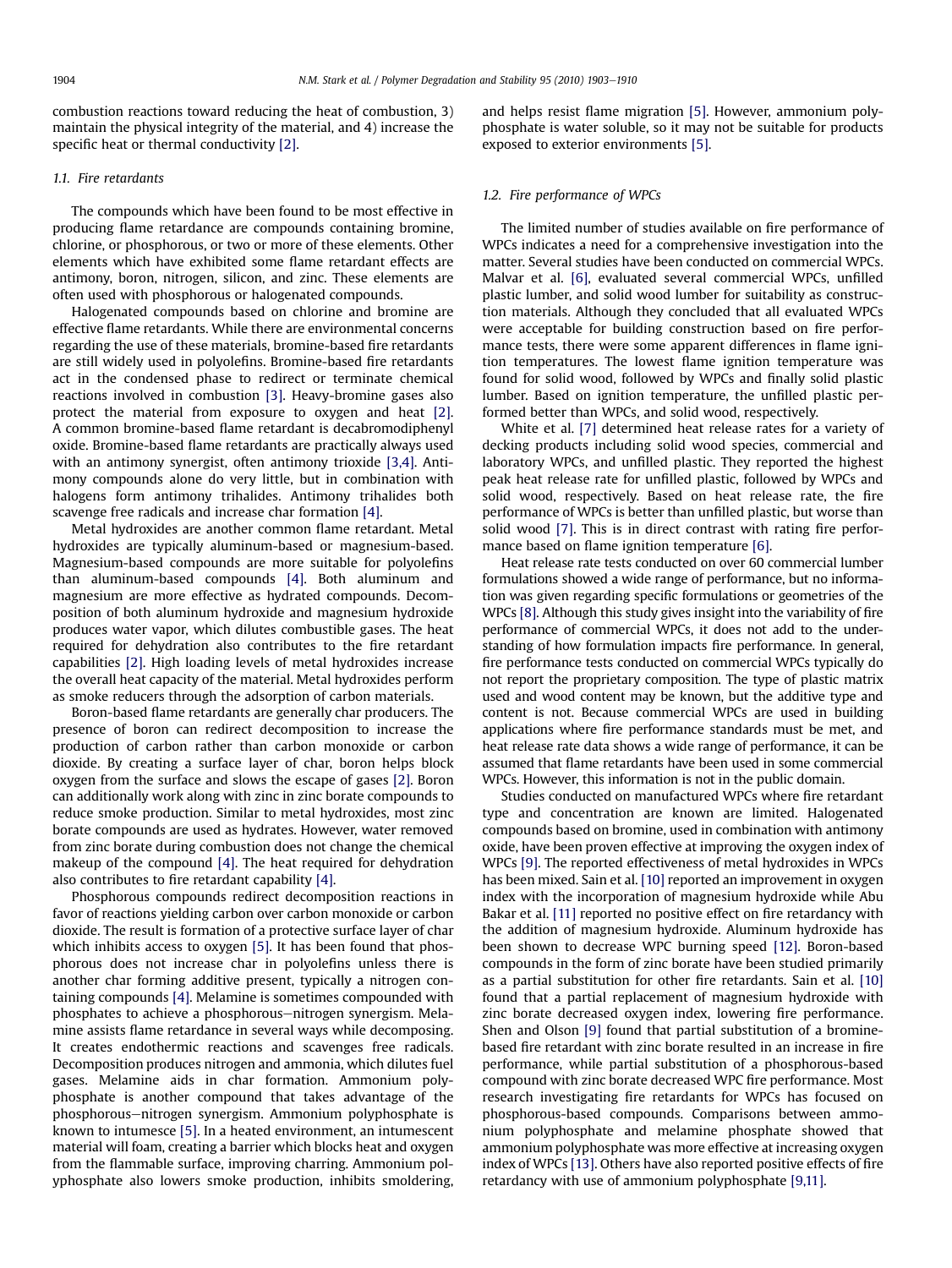Studies evaluating fire retardants for WPCs have shown that fire performance can be improved. However, it is impossible to compare various classes of fire retardants because the studies evaluated WPCs with different matrix materials and fire retardant contents using a range of fire performance tests. The main goal of this research project was to create a baseline of information reporting fire performance of WPCs and the effectiveness of additive-type fire retardants. Specific objectives included characterizing the oxygen index and heat release rate of wood-polyethylene composites and evaluating various classes of fire retardants for use in wood-polyethylene composites.

## 2. Experimental methods

#### 2.1. Materials and manufacturing method

The base WPCs investigated consisted primarily of polyethylene (PE) and wood flour (WF). The PE had a 5-melt flow index and was purchased from ExxonMobil (HD 6605.70, Houston, TX). American Wood Fibers supplied 40-mesh, mixed pine WF (AWF 4020, Schofield, WI). To maintain good composite surface characteristics, a lubricant was added to each composite. Struktol Company of America supplied the lubricant (TPW 113, Stow, OH). In addition, five fire retardant systems were investigated:

- 1) Decabromodiphenyl oxide (Saytex 102E, Albemarle Corporation, Baton Rouge, LA) and antimony trioxide (BrightSun HB, China Antimony Chemicals Co., Ltd., Guangxi, China).
- 2) Magnesium hydroxide (Magnifin H-10, Albemarle Corporation, Baton Rouge, LA).
- 3) Zinc borate (FireBrake ZB, Rio Tinto Minerals, Valencia, CA).
- 4) Melamine phosphate (Melapur MP, Ciba Specialty Chemicals, Tarrytown, NY).
- 5) Ammonium polyphosphate (Exolit AP 422, Clariant Corporation, Charlotte, NC).

The formulations examined are shown in Table 1. Composites without fire retardants had either 50% or 60% by weight WF. Composites with fire retardants incorporated 50% WF and 10% of the fire retardant system. This allowed composites to be compared based on WF content (50%) or PE content (35%). Unfilled PE samples were also manufactured.

A 32-mm Davis Standard (Pawcatuck, CT) twin-screw corotating extruder combined with a Schenck AccuRate (Whitewater, WI) loss-in-weight feeder system was used for all compounding. The barrel of the extruder had 10 separate zones, with zones 4 and 9 vented to the atmosphere. The screw had a 36:1 L/D ratio consisting of primarily of conveying elements, with kneading and mixing elements incorporated into the screw before the vents to build up pressure and disperse and mix the components. The

Table 1

| Formulations of WPCs manufactured with fire retardants. |
|---------------------------------------------------------|
|                                                         |

| Code         | Composition based on weight (%) |           |           |     |           |    |           |    |     |
|--------------|---------------------------------|-----------|-----------|-----|-----------|----|-----------|----|-----|
|              | PE.                             | <b>WF</b> | <b>BR</b> | AT  | <b>MH</b> | ZB | <b>MP</b> | AP | Lub |
| PE.          | 100                             |           |           |     |           |    |           |    |     |
| <b>WF-50</b> | 45                              | 50        |           |     |           |    |           |    | 5   |
| <b>WF-60</b> | 35                              | 60        |           |     |           |    |           |    | 5   |
| WF-BR        | 35                              | 50        | 7.5       | 2.5 |           |    |           |    | 5   |
| WF-MH        | 35                              | 50        |           |     | 10        |    |           |    | 5   |
| WF-ZB        | 35                              | 50        |           |     |           | 10 |           |    | 5   |
| WF-MP        | 35                              | 50        |           |     |           |    | 10        |    | 5   |
| WF-AP        | 35                              | 50        |           |     |           |    |           | 10 | 5   |

 $PE = polyethylene$ ,  $WF = wood$  flour,  $BR = decabromodiphenyl$  oxide,  $AT =$  antimony trioxide,  $MH =$  magnesium hydroxide,  $ZB =$  zinc borate,  $MP =$  melamine phosphate,  $AP =$  ammonium polyphosphate, Lub = lubricant.

extruder was outfitted with a strand die; the strand extrudate was cooled in a water slide and pelletized. The composites were compounded in two steps. In the first step, PE was compounded with or without fire retardant. This was to ensure thorough mixing of the fire retardant in the PE. The melt temperature ranged from 192 to 201 °C while the melt pressure ranged from 3.6 to 4.5 MPa. Prior to the second compounding step, WF was dried for 24 h at 105  $^\circ$ C. The dried WF was then compounded with lubricant and PE with or without fire retardant as shown in Table 1. During the second compounding step the melt temperature ranged from 188 to 199  $^{\circ}$ C while the melt pressure ranged from 4.2 to 7.0 MPa.

To form test samples for evaluating mechanical properties and oxygen index, compounded pellets were dried at 105  $^{\circ}$ C for at least 24 h just prior to injection molding into flexural bar test samples. The composites were injection molded using a 33-ton Cincinnati Milacron (Batavia, Ohio) injection molder. The mold nozzle temperature was 188 °C. The ASTM mold cavity used for the flexural samples was 12.7 mm by 3.2 mm by 127 mm [\[15\].](#page-7-0)

To form composite boards for cone calorimeter testing, the compounded pellets were dried at 105  $\degree$ C for at least 24 h before being processed into boards using a Davis Standard 89-mm singlescrew extruder (Pawcatuck, CT). The melt temperature ranged between 167 and 174  $\degree$ C. The extrudate was formed using a 12.7 mm  $\times$  127 mm ( $\frac{1}{2}$ "  $\times$  5") radius-edge profile die.

## 2.2. Fire performance tests

We determined oxygen index according to ASTM D 2863 using procedure A [\[16\].](#page-7-0) The oxygen index (OI) and corresponding estimated standard deviation were calculated according to the standard. Sample dimensions were as injection molded, a nominal 12.7 mm by 3.2 mm by 127 mm.

Cone calorimetry was performed on an Atlas Cone 2 Combustion Analysis System (Atlas Electrical Devices, Chicago, IL) according to ASTM E 1354 [\[17\]](#page-7-0). WPC samples were cut from the extruded boards to a size of 100 mm  $\times$  100 mm. The sample thickness was as extruded, at 12.7 mm. Samples were exposed in the horizontal orientation with the conical radiant electric heater located 25 mm above the specimen and the retainer frame (without the wire grid) over the test specimen. The sides and bottom of the samples were wrapped in aluminum foil. Each sample rested on an insulatory fiber blanket to keep it apart from the holder during the test. A spark igniter started the burning process and the length of time required to create a steady flame was recorded. Three replicate samples were tested at a heat flux level of 50 kW/m<sup>2</sup>. The exhaust system flow rate was 0.024  $\mathrm{m}^3$ /s. For PE samples, data collection for the first replicate ended when it was visually observed that there was very little material in the foil wrapper. Due to a high heat release rate, data collection for the remaining two PE replicates was stopped early, but not before 300 s after specimen ignition. Data collection for WPCs was stopped once the mass loss rate dropped below 1.5 g/  $m<sup>2</sup>$  s. The WPCs ceased burning once the heat from the cone was removed. For reference, pine boards cut to 100 mm  $\times$  100 mm by 12.7 mm were also subjected to cone calorimetry.

The primary result from the cone calorimeter test is a heat release rate (HRR) versus time curve. HRR is defined as the heat evolved from the specimen per unit time, and is determined by the oxygen consumed during burning [\[17\].](#page-7-0) Ignitability was determined by observing the time for sustained ignition of the specimen, and is reported as ignition time (IT). For reporting purposes, the heat release curve was reduced to single numbers via the recorded initial peak HRR and calculated averages of the HRR over a set time (60 s, 300 s, and over the test duration) after ignition of the specimen was observed. Total heat release (THR), i.e., the cumulative heat release over the duration of the test, average mass loss rate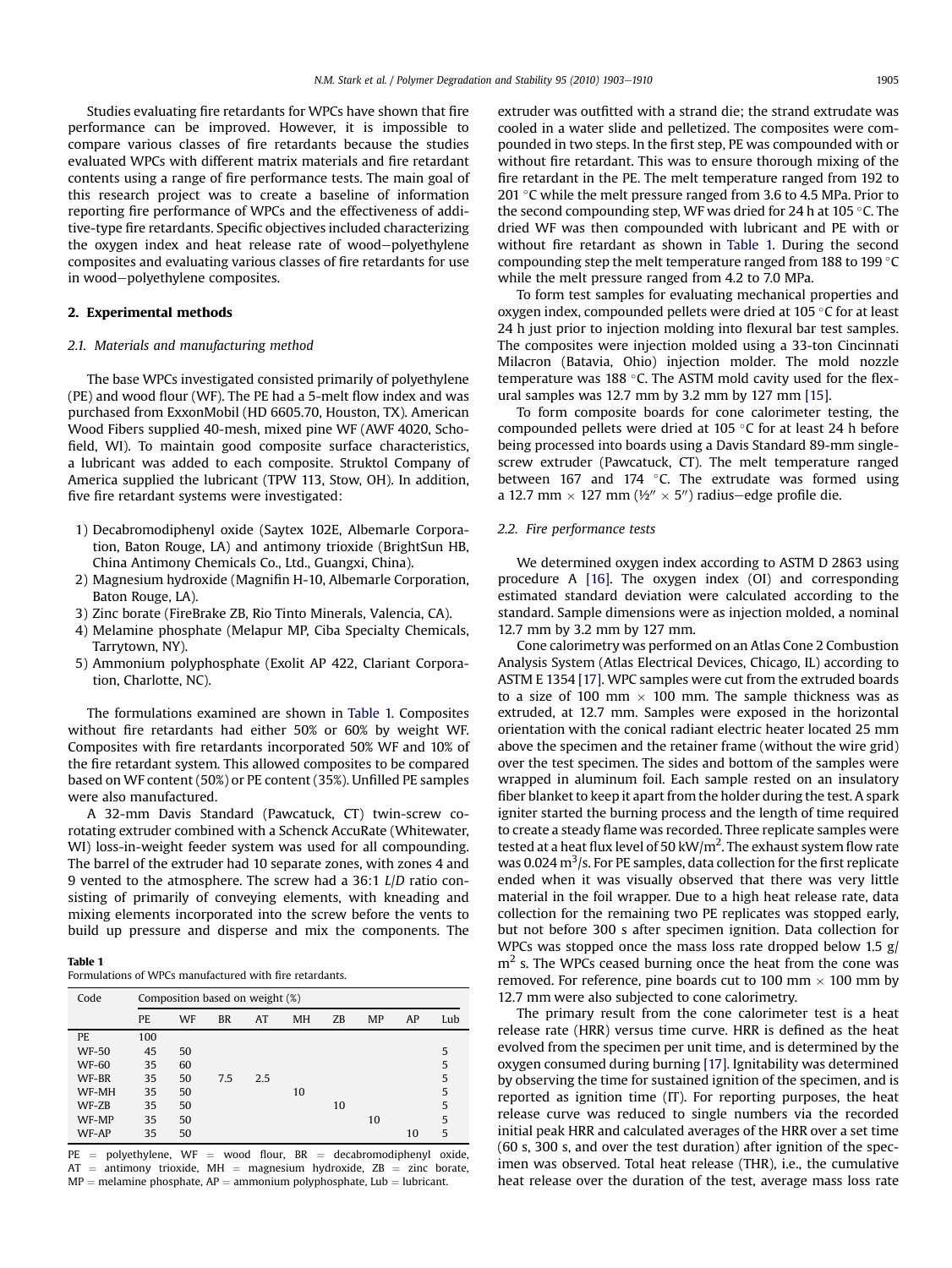<span id="page-3-0"></span>(MLR), and average effective heat of combustion (EHOC) for the test duration were also calculated according to ASTM D 1354 [\[17\]](#page-7-0).

#### 2.3. Mechanical properties

Flexural tests were carried out according to ASTM D 790 [\[15\]](#page-7-0) on an MTS 810 Material Test System (MTS Systems Corp., Eden Prairie, Minnesota) with the exception that samples were oven dried at 105 °C for 24 h before testing rather than conditioned at 23 °C and 50% relative humidity for 40 h as the standard calls for. This is because WPCs take much longer to equilibrate than plastics. Testing samples oven-dry insures consistent moisture content for WPCs. A three-point loading system was utilized with a crosshead speed of 1.3 mm/min, which corresponds with an outer fiber strain rate of 0.01 mm/mm/min. Five replicate specimens were tested for each formulation. Flexural modulus of elasticity (MOE) and strength were calculated according to ASTM D 790 [\[15\]](#page-7-0).

# 2.4. Statistics

Each bar in [Fig. 2](#page-4-0) and Figs.  $5-11$  $5-11$  represents the mean of that data set and error bars represent one standard deviation. To determine significant differences between compared means, two-sample t tests were carried out at  $\alpha = 0.05$ . Tests for significance were twotailed and assumed normal distribution and equal population variances. Letters above the bars in each of these figures denotes significance. If the letters are the same, the hypothesis that the difference between means is zero was accepted. Conversely, different letters denote that the difference between means is not zero, i.e., the differences are statistically significant.

#### 3. Results and discussion

The primary constituents of the WPCs we investigated, PE and wood, have different reported thermal properties (Table 2). Compared with wood, PE has a higher specific heat, defined as the amount of heat energy required to raise the temperature of the unit mass by one unit of temperature. However, the thermal conductivity, i.e., the rate at which heat flows though a given thickness of material under a given heat differential, is higher for PE than wood. Heating value refers to the production of heat per unit mass during combustion. The high heating value of PE compared with wood indicates that the combustion of PE produces more energy in the form of heat for a given mass than wood. Because WPCs are composite materials, we expect their fire performance to fall somewhere between that of PE and wood.

Two tests common for characterizing fire performance of plastic materials include the oxygen index (OI) test and cone calorimetry. We chose these tests to evaluate the fire performance of WPCs. The OI test is used to determine the lowest concentration of oxygen at which a material will maintain combustion in a flowing mixture of oxygen and nitrogen. The test does not predict how a material will perform in a fire, but is a good method for comparison between

#### Table 2

Reported thermal properties of unfilled polyethylene and solid wood.

| Material | Specific heat     | Thermal conductivity | Heating         |
|----------|-------------------|----------------------|-----------------|
|          | (k)/kg K          | (W/m K)              | value $(M]/kg)$ |
| PE.      | 2.30 <sup>a</sup> | $0.33 - 0.52a$       | $46.6^{\circ}$  |
| Wood     | $12^{b,c}$        | $0.10^{b,d}$         | $20.5^{\circ}$  |

 $[2]$  $<sup>b</sup>$  [\[19\]](#page-7-0).</sup>

Oven-dry, at 290 K.

<sup>d</sup> Oven-dry, ponderosa pine.

#### Table 3

Oxygen index results for polyethylene, 50% and 60% wood flour-polyethylene composites, and solid pine.

|              | Oxygen index <sup>a</sup> |
|--------------|---------------------------|
| PE           | 19.3(0.2)                 |
| <b>WF-50</b> | 19.7(0.1)                 |
| <b>WF-60</b> | 20.2(0.2)                 |
| Pine         | $23.9^{b}$ (0.1)          |

<sup>a</sup> Reported values and estimated standard deviations in parentheses determined using ASTM D 2863 [\[16\].](#page-7-0)

Grain parallel to the long direction of the sample.

materials. A higher OI suggests better fire performance. Cone calorimetry is a test method that exposes a sample to a specific radiant flux and measures heat release rate, i.e., the heat evolved from the specimen per unit of time. Heat evolved from a material can contribute to the temperature of the environment and the rate of fire spread. Therefore, it is desirable for a material to have a lower HRR to decrease the contribution to a fire.

#### 3.1. Fire performance of WPCs

Oxygen index (OI) results for PE, WPCs, and solid pine are reported in Table 3. The OI of wood was higher than that of PE. This suggests that wood may be easier to extinguish in a fire than PE due to the higher concentration of oxygen required to sustain burning. The OI of WPCs was higher than PE, but lower than wood. Incorporating more wood into the composite (WF-60 versus WF-50) resulted in an improved OI.

Representative HRR versus time curves for PE and WPCs (WF-50 and WF-60) are shown in Fig. 1. For comparison, a representative HRR curve for solid pine is included. Examination of the HRR versus time curve shows that the HRR of PE started increasing later than the HRR of pine. However, the HRR of PE continued to increase until the material was consumed, while the HRR of pine reached a peak early during the test duration, then reached a second peak later in the test. The peak HRR of PE was higher than the peak HRR for solid pine. The HRR of WPCs reached a peak early in the test, and then gradually decreased throughout the test. The peak HRR for WPCs fell between that of PE and solid pine.

Cone calorimeter results for PE, WPCs (WF-50 and WF-60), and solid pine is shown in [Table 4](#page-4-0). A material performs best in a fire with a higher IT and lower HRR. Comparing the fire performance of PE with pine shows that although IT of PE is higher than pine, the calculated HRRs, THR, MLR, and EHOC are also all higher for PE than pine. The results suggest that although it takes longer for PE to



Fig. 1. Representative HRR curves for polyethylene, 50% and 60% wood flour-polyethylene composites, and solid pine.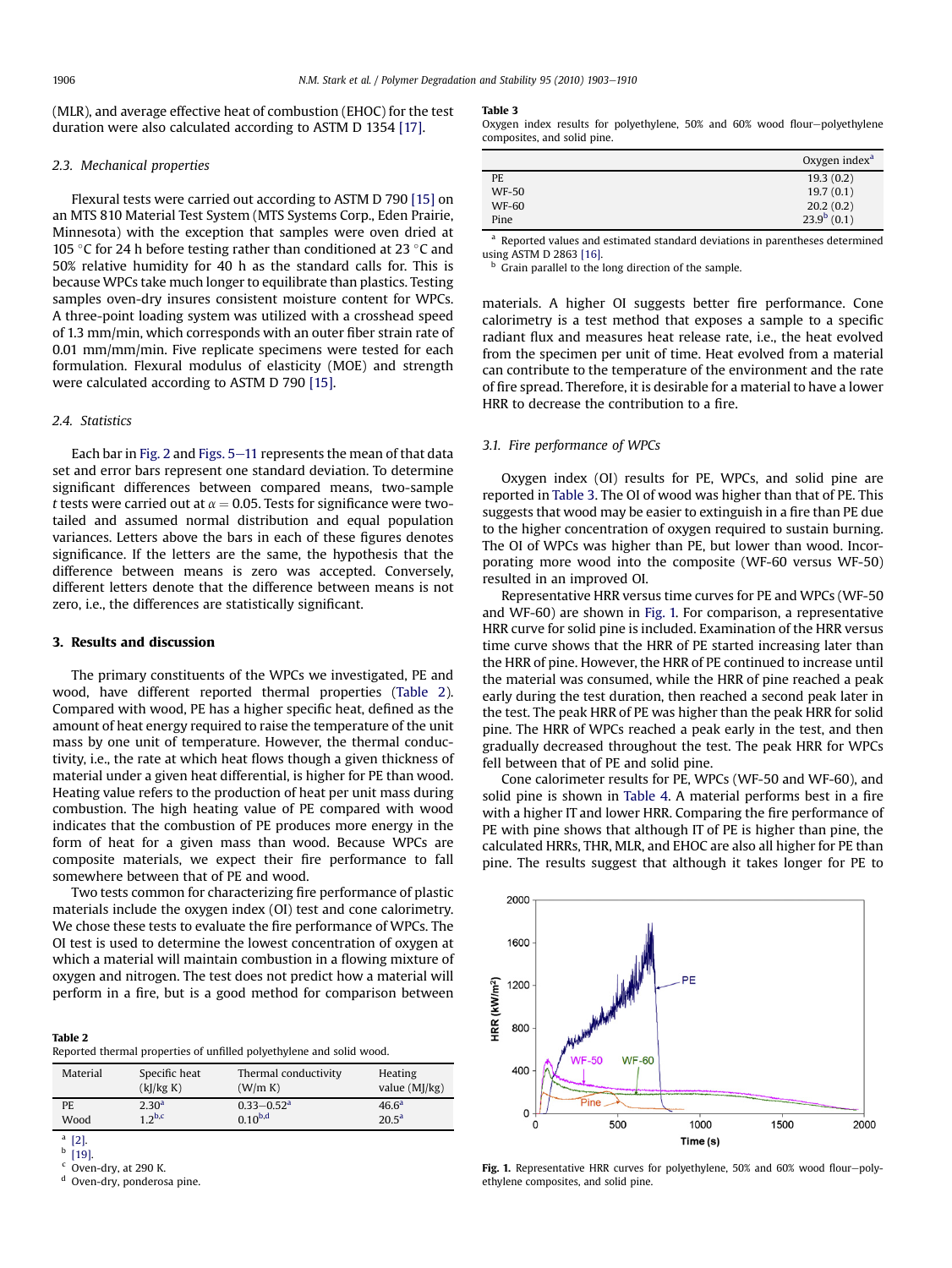# <span id="page-4-0"></span>Table 4

|              | $IT^b(s)$ | Peak $HRRc$ (kW/m <sup>2</sup> ) | Average HRR <sup>c</sup> |                 |                      | THR <sup>d</sup> ( $M$ I/m <sup>2</sup> ) | MLR <sup>e</sup> (g/s m <sup>2</sup> ) | $EHOCf$ (MJ/kg) |
|--------------|-----------|----------------------------------|--------------------------|-----------------|----------------------|-------------------------------------------|----------------------------------------|-----------------|
|              |           |                                  | 60 s ( $kW/m2$ )         | 300 s $(kW/m2)$ | Total test $(kW/m2)$ |                                           |                                        |                 |
| PE           | 82.2(9.5) | 1790 <sup>g</sup>                | 284 (21)                 | 635 (32)        | 893 <sup>g</sup>     | 609 <sup>g</sup>                          | $22.7^{8}$                             | $43.6^{8}$      |
| <b>WF-50</b> | 24.5(0.3) | 505(18)                          | 369(13)                  | 326(7)          | 207(7)               | 373(6)                                    | 7.8(0.2)                               | 30.0(0.6)       |
| <b>WF-60</b> | 24.9(0.3) | 437 (15)                         | 315(3)                   | 260(1)          | 167(7)               | 317(10)                                   | 7.5(0.1)                               | 25.8(0.5)       |
| Pine         | 22.2(2.1) | 209 <sup>h</sup> (2)             | 171 (11)                 | 157(8)          | 139 (7)              | 94(6)                                     | 13.0(0.2)                              | 13.7(0.2)       |

<sup>a</sup> Reported values represent means with standard deviations in parentheses based on three replicates.

 $\frac{b}{c}$  Ignition time (IT)

 $^{\rm c}$  Heat release rate (HRR).<br> $^{\rm d}$  Total boat release (THP)

Total heat release (THR).

<sup>e</sup> Average mass loss rate (MLR).

Average effective heat of combustion (EHOC).

Data for one sample only.

<sup>h</sup> First peak.

ignite compared with wood, once ignition is underway PE releases more heat and combustion consumes material faster than wood. The reported thermal properties support this [\(Table 2](#page-3-0)). The higher specific heat of PE compared with wood means that more heat is required to start combustion of PE, but once combustion is underway the higher thermal conductivity and heating value of PE translates to higher HRRs, THR, MLR, and EHOC.

Generally, the fire performance based on cone calorimetry of WPCs fell between that of PE and solid wood (Table 4). The IT of WPCs was similar to wood and lower than PE. The peak HRR of WPCs was lower than PE and higher than solid wood. A comparison between the two WPCs showed that the WPC with more wood (60% versus 50%) had a lower peak HRR. This is consistent with an earlier study which reported a decrease in HRR with increasing wood content [\[18\]](#page-7-0). Borysiak et al. [\[14\]](#page-7-0) also found that wood-polypropylene composites had earlier ignition times and lower peak HRR compared with unfilled polypropylene samples. It is interesting that 60 s after ignition, the average HRR was higher for WPCs than for solid pine or PE. However, 300 s after ignition and for the duration of the test, the average HRR of WPCs was lower than the average HRR of PE and higher than the average HRR of pine. This was because WPCs reached their peak HRR during the first 60 s after ignition, while the HRR of PE increased throughout the test duration. The THR and EHOC of WPCs were also lower than PE, but higher than solid wood. However, the gradual decrease in HRR of WPCs compared with PE or pine results in a lower MLR.

Both OI results and cone calorimetry results suggest that fire performance of WPCs is better than PE but not as good as solid wood. This is consistent with better fire performance being obtained when PE is displaced with wood in a composite. For example, adding 60% wood by weight to PE decreased peak HRR of PE by 75% and THR by 48%.

# 3.2. Effect of fire retardants

Additive-type fire retardants were incorporated into WPCs to improve fire performance. Because the thermal conductivity and heating value of PE had a large impact on fire performance, we chose to compare results between WPCs with the same PE content. In our case, WF-60 and WPCs containing fire retardants all had a 35% PE content. In this manner incorporating fire retardants into the WPCs can be thought of as a partial replacement of wood with another filler.

OI and cone calorimetry were also used to evaluate the performance of fire retardants in WPCs. Each of the fire retardant systems had a positive effect on OI (Fig. 2). Compared with WF-60, the most effective was AP, which increased OI by 29%.

Representative HRR versus time curves for WPCs with and without fire retardants are shown in Fig. 3. It is easily seen that all fire retardants lower HRR of WPCs. Overall AP decreased the HRR the most, but also led to a smaller HRR for a longer duration. An expansion of the HRR peak [\(Fig. 4](#page-5-0)) shows a broad range of peak HRRs. Comparing WPCs containing fire retardants, WPCs containing BR had the highest peak HRR while WPCs containing MH had the lowest.

Incorporating fire retardants in WPCs had a mixed effect on ignition time ([Fig. 5\)](#page-5-0). Fire retardants that significantly improved IT compared with WF-60 (i.e., increased it) include BR and MH. AP



**Fig. 2.** Oxygen index for  $60\%$  wood flour-polyethylene composites and for  $50\%$  wood flour-polyethylene composites with 10% fire retardant.



Fig. 3. Representative HRR curves for 60% wood flour-polyethylene composites and for 50% wood flour-polyethylene composites with 10% fire retardant.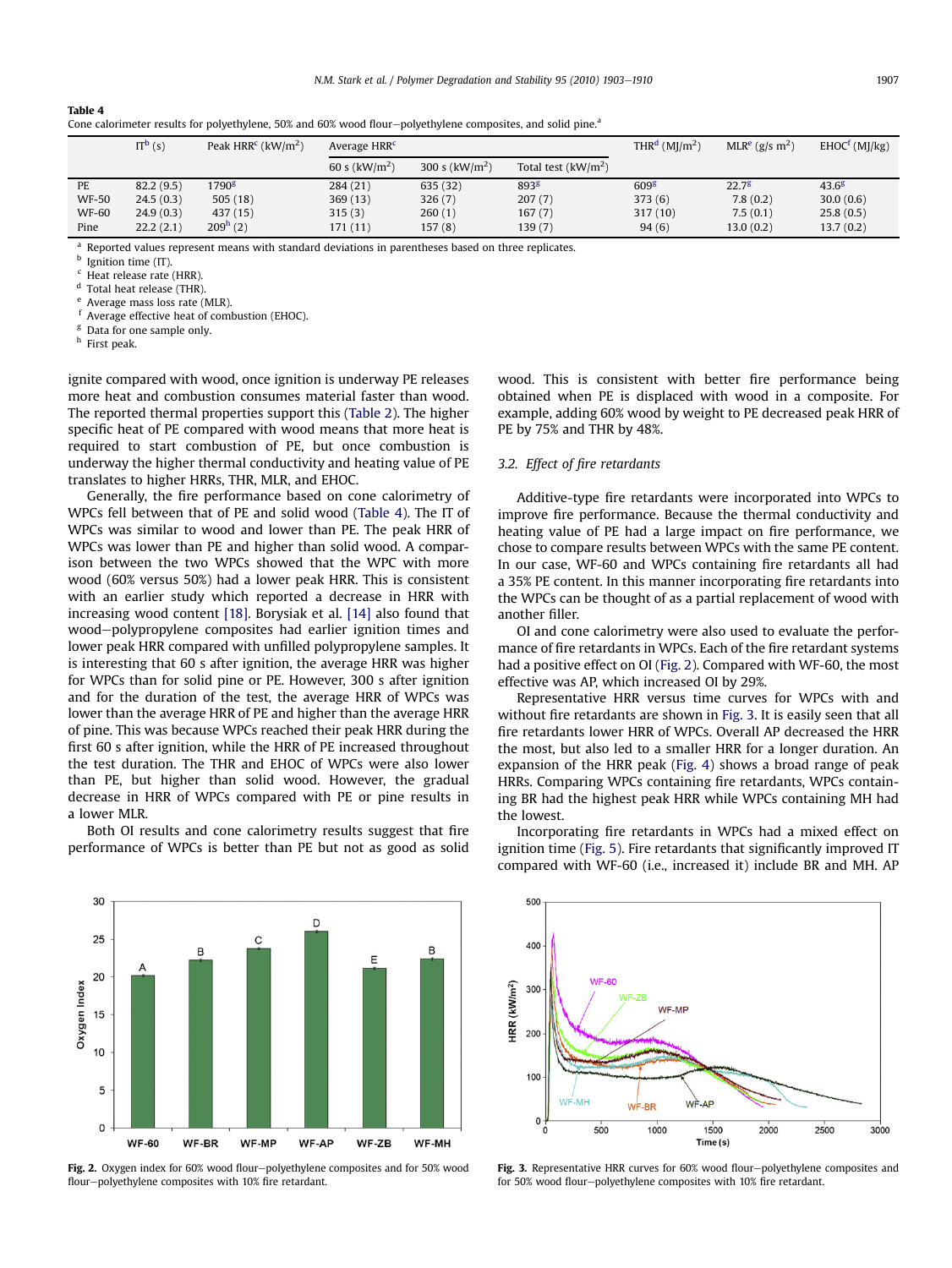<span id="page-5-0"></span>

Fig. 4. Expansion of the peak of representative HRR curves for 60% wood flour-polyethylene composites and for 50% wood flour-polyethylene composites with 10% fire retardant.

significantly decreased the ignition time. Compared with WF-60, MH increased IT by 24% and AP decreased IT by 12%.

Fig. 6 summarizes peak HRR as well as HRR averaged over 60 s, 300 s, and the entire test duration once ignition was observed. All fire retardants significantly improved the peak HRR and average HRRs of WPCs. Compared with WF-60, peak HRR of WPCs decreased between 11% and 35% when fire retardants were added. WPCs containing MH performed the best while WPCs containing the BR performed the worst. Fire retardants also influenced the average HRR over the total test duration. Compared with WF-60, the average HRR over the test duration decreased between 19% and 39% when fire retardants were added. For average HRR, AP improved the fire performance of WPCs the most. Although ZB improved the fire performance of WPCs the least, the performance was not significantly different from MP and BR.

Each fire retardant system significantly lowered THR, ranging between 15% and 24% improvement (Fig. 7). Although BR improved THR the most, the performance was not statistically different from WPCs containing MP. While MH improved THR the least, the performance was not statistically different from WPCs containing AP.

Each fire retardant system also significantly lowered MLR, but the magnitude of the improvement varied greatly ([Fig. 8](#page-6-0)). Compared with WF-60, fire retardants lowered the MLR between



Fig. 5. Observed ignition time (IT) for 60% wood flour-polyethylene composites and for 50% wood flour-polyethylene composites with 10% fire retardant.



Fig. 6. Calculated heat release rates (HRRs) for  $60\%$  wood flour-polyethylene composites and for 50% wood flour-polyethylene composites with 10% fire retardant.

11% and 43%. The most improvement was shown when AP was added, while adding BR improved MLR the least.

The only fire retardant to significantly change EHOC was BR ([Fig. 9](#page-6-0)). Compared with WF-60, the WPC containing BR significantly decreased EHOC by 17%. The remaining fire retardants did not significantly change EHOC.

The mechanical properties of PE and WPCs (WF-50 and WF-60) are reported in [Table 5](#page-6-0).

For comparison, mechanical properties of solid pine with the grain direction parallel to the long dimension of the sample are also reported. Adding WF to PE increased the MOE. Adding 50% WF to PE also increased the strength, but adding 60% WF decreased the strength. The flexural MOE and strength of the WPCs were much lower than that of solid pine.

The effect of fire retardants on composite mechanical properties is shown in [Figs. 10 and 11.](#page-6-0) Similar to fire performance comparisons made between WPC formulations, we chose to compare the properties of WPCs with fire retardants with WF-60. Compared with WF-60, incorporation of ZB increased the MOE 14%, while incorporation of AP decreased the MOE 24% ([Fig. 10\)](#page-6-0). The remaining fire retardants did not significantly affect MOE. Compared with WF-60 all fire retardants significantly changed WPC strength; BR, ZB, and MH increased strength while MP and AP decreased strength ([Fig. 11\)](#page-7-0). Similar to the effects on MOE, ZB provided the greatest strength improvement (21%) while AP decreased the strength the most (20%).



Fig. 7. Calculated total heat release (THR) for  $60\%$  wood flour-polyethylene composites and for 50% wood flour-polyethylene composites with 10% fire retardant.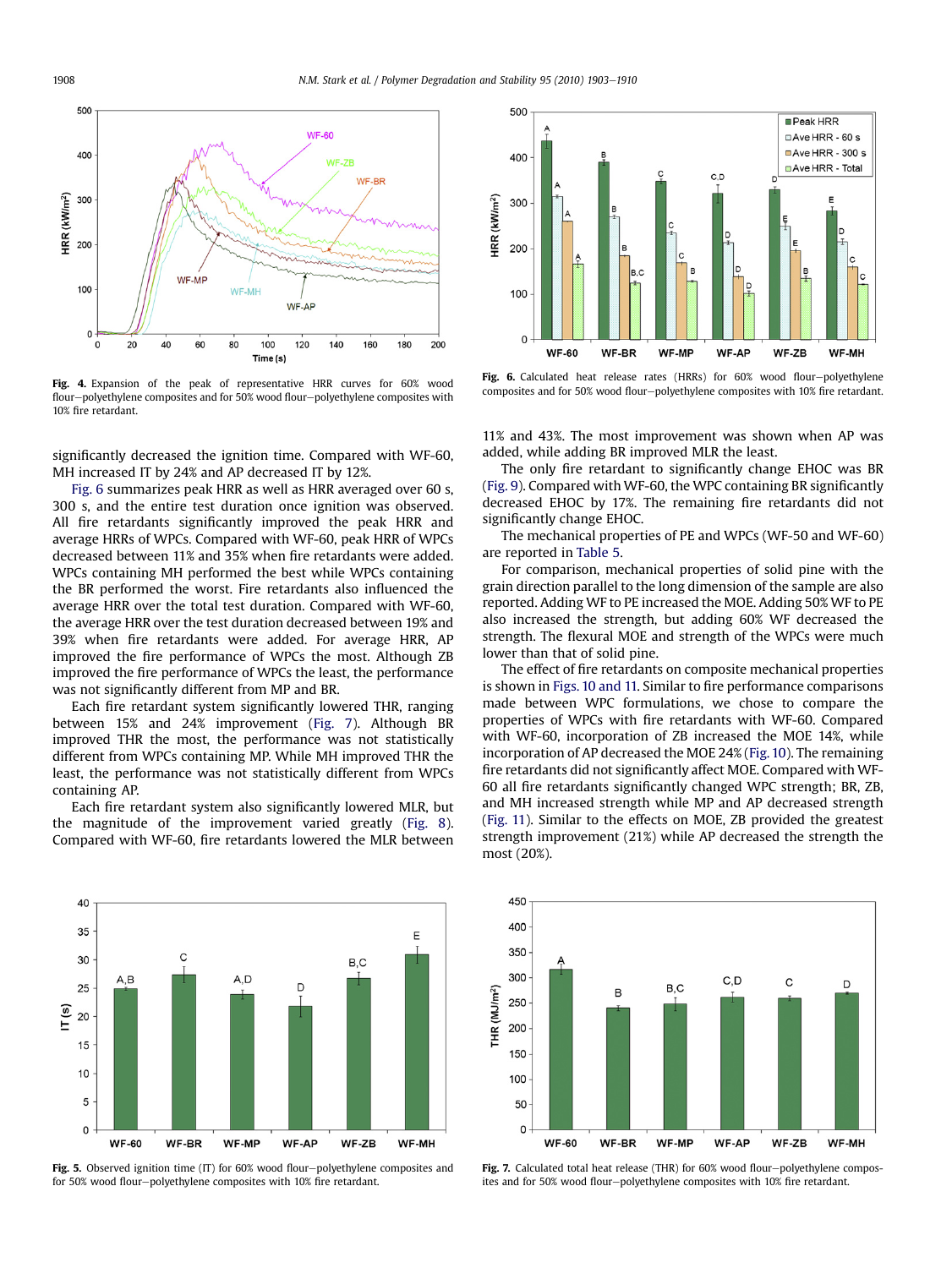<span id="page-6-0"></span>

Fig. 8. Calculated average mass loss rate (MLR) for 60% wood flour-polyethylene composites and for 50% wood flour-polyethylene composites with 10% fire retardant.

### 4. Summary

There is potential for WPCs to expand into new and existing applications in the residential construction and furniture industries. However, incomplete knowledge regarding the fire performance of WPCs and the effectiveness of fire retardants limits this expansion. In this study, we used oxygen index tests and cone calorimetry to characterize the fire performance of wood flour-polyethylene composites compared with unfilled PE and solid wood. We also evaluated the effect of five additive-type fire retardants systems on fire performance.

The oxygen index of wood-polyethylene composites was reported to be higher than PE and lower than wood. The HRR of wood-polyethylene was generally lower than PE and higher than pine. The peak and average HRR for the test duration of WPCs was closer to wood than PE. This combination of results suggests that WPCs exhibit improved fire performance over PE, but perform worse than solid wood. Compared with PE, the ignition time of WPCs was shorter and 60 s after ignition the average HRR was higher. As the tests continued, the HRR of PE increased rapidly until the material was consumed, while the HRR of WPCs reached an initial peak and then decreased slowly. Therefore the fire performance of WPCs is better than unfilled PE, and worse than solid wood. This is largely due to the lower thermal conductivity and heating value of wood compared with PE.



Fig. 9. Calculated average effective heat of combustion (EHOC) for 60% wood flour-polyethylene composites and for 50% wood flour-polyethylene composites with 10% fire retardant.

#### Table 5

Mechanical properties of polyethylene, 50% and 60% wood flour-polyethylene composites, and solid pine.

|                   | $MOE^b$ (GPa) | Strength <sup>b</sup> (MPa) |
|-------------------|---------------|-----------------------------|
| PE.               | 1.34(0.02)    | 32.1(0.1)                   |
| <b>WF-50</b>      | 4.42(0.15)    | 35.9(0.5)                   |
| <b>WF-60</b>      | 4.55(0.21)    | 29.5(0.7)                   |
| Pine <sup>a</sup> | 5.82(0.57)    | 119.9(6.9)                  |

<sup>a</sup> Grain parallel to the long dimension of the sample.

**b** Reported values represent means with standard deviations based on five replicates.

All fire retardant systems examined improved the OI and HRR of WPCs. Some fire retardant systems improved ignition time while others did not. The following summarizes the performance of the fire retardants studied.

- The bromine-based fire retardant generally performed the worst on the cone calorimeter tests. Improvements in peak HRR, average HRR after 60 s, average HRR for the test duration, MLR, and EHOC were all lowest for the bromine-based fire retardant. However, the bromine-based fire retardant did not change MOE and improved the strength.
- Magnesium hydroxide increased ignition time the most. During the initial stages of cone calorimetry, magnesium hydroxide performed well. The best improvements in peak HRR and average HRR after 60 s occurred with the addition of magnesium hydroxide. However, the THR was among the worst.
- Overall, zinc borate did not perform as well as the other fire retardants. The worst oxygen index was observed when zinc borate was used. At later times during cone calorimeter tests, the average HRR after 300 s and average HRR for the total test were the worst. However, the best mechanical properties were observed with zinc borate.
- Although melamine phosphate provided improved fire performance, it was generally neither the best nor worst performer in oxygen index tests and cone calorimeter tests.
- Ammonium polyphosphate generally performed well as a fire retardant. The best oxygen index, average HRR after 60 s, 300 s, and over the test duration, and mass loss rate were reported when ammonium polyphosphate was used. However, WPCs containing ammonium polyphosphate had the shortest ignition time, and the highest total heat release. Also, ammonium polyphosphate had a negative effect on mechanical properties.



Fig. 10. Flexural MOE for 60% wood flour-polyethylene composites and for 50% wood flour-polyethylene composites with 10% fire retardant.